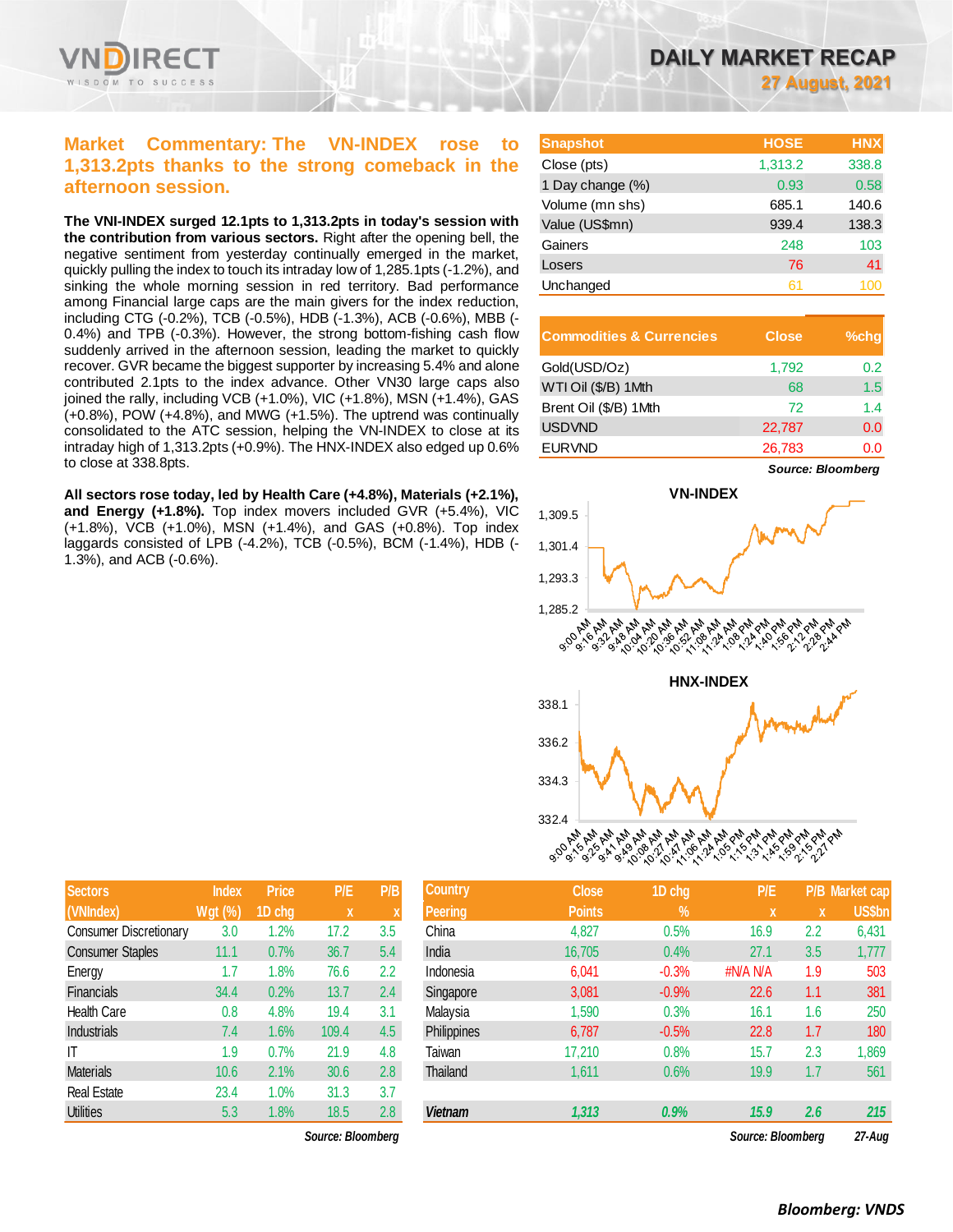

# **Market News**

# **China may award fresh crude import quotas by October, EA Says**

China may release fresh oil import quotas for independent refiners by October, spurring a pick-up in purchases, according to Energy Aspects, which said a crackdown on the sector is likely in its final stages. The independents, known as teapots, still have 11m tons of quotas that have not been awarded, Energy Aspects said in an Aug. 26 note. *(Bloomberg)* 

### **Business groups call for smooth issue of travel permits in locked-down cities, provinces**

A number of industry trade groups have called on the Government and HCM City to issue travel permits to employees of their member companies to enable them to carry out some urgent tasks amid the city's social distancing. They include the Vietnam Rubber Association, Vietnam Pepper Association, Vietnam Fruit and Vegetable Association, Vietnam Cashew Association, Vietnam Coffee and Cocoa Association, Vietnam Cotton and Spinning Association, and the Handicraft and Wood Industry Association of HCM City. A Vietnam Rubber Association spokesperson said since the beginning of July HCM City and some provinces in the south-east and the Mekong Delta have been mandating social distancing under Directive No. 16, badly affecting production, trading and importexport by businesses in all industries. The Department of Industry and Trade has said it will only issue travel permits to employees of businesses providing import-export services, and Thu Duc City and districts need to issue them to manufacturing enterprises both supplying to the domestic market and involved in foreign trade. But the city People's Committee has said the department will decide on a case-by-case basis and issue the permits to employees working in import-export. Firms are confused and said they do not know where to apply for the permits. Besides, enterprises still have to complete certain paperwork related to exports and related services on their own rather than on logistics companies, making things even more complicated. Many are facing a risk of not being able to complete procedures to ensure export on schedule. The business groups said they will make a list of members requiring travel permits and send it to the department and relevant agencies in provinces. *(Vietnamnet.vn)*

# **Coverage Universe Update**

# **Lien Viet Post Joint Stock Commercial Bank (LPB) - Update - HOLD (+19.3%)**

# **Better cost control than our expectation**

# **1H21: strong in all facets**

1H21 loan balance grew 25.5% yoy or 8.3% ytd, higher than that of 3.5% ytd seen in 1H20. Annualised NIM expanded 63pbs yoy to a record high of 3.6% as cost of fund (COF) fell deeper than asset yield. Asset yield slumped to 8.51% in 1H21 from 8.61% in 1H20 as LPB cut lending rates to support pandemic-hit clients while CoF dropped sharply to 5.2% in 1H21 from 6.0% in 1H20 as deposit rates were cut down by 50-90bps yoy across all maturity spectrum. Consequently, net interest income increased 45.8% yoy to VND4,231bn. Meanwhile non-II grew 75.2% yoy to VND544bn mainly driven by 86.4% yoy growth of net fee & commission income. Cost-to-income ratio (CIR) dropped sharply to 44.4% in 1H21 from 62% in 1H20, much better than our expectation, thanks to lower staff and administrative expenses. 1H21 net profit surge 100.6% yoy to VND1,617bn, forming 60% of our full year forecasts.

# **Asset quality has considerably improved**

Non-performing loan (NPL) ratio dropped to 1.34% at end-2Q21 from 1.43% at end-1Q21 and 1.43% at end-4Q20 as the bank wrote off VND415bn bad debts (~7,003% yoy), bringing write-off ratio up to 0.2% in 1H21 – the highest since 2018. LPB also aggressively booked provisioning with 185% yoy, leading loan-loss reserve (LLR) climbed to 96.5% at end-2Q21 from 94.5% at end-1Q21.

**We slightly adjust our FY21-22F net profit forecasts up 1.6%/1.9%**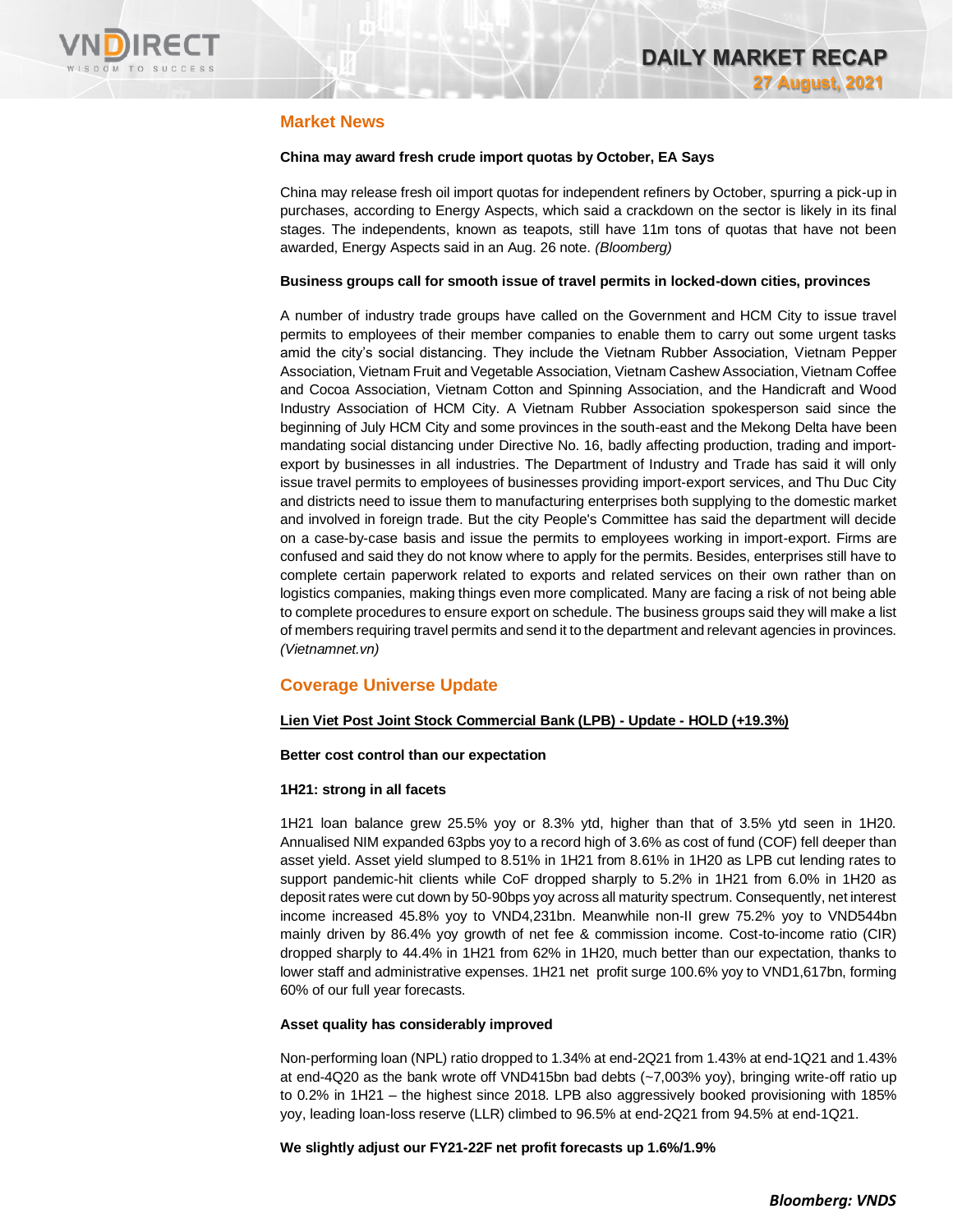

We believe NIM improvement will slow down in 2H21 as banks are lowering their lending rates further in order to support pandemic-hit clients. Thus, we maintain our NIM forecasts of 3.28%/3.24% over FY21-22F. We lower FY21F-22F CIR to 48%/54% from previous forecasts of 55%, following betterthan-expected cost control in 1H21. On the other hand, we lifted FY21 provision expenses 83.6% higher than previous forecast as the bank actively prepared for surging bad debt. Consequently, FY21-22F net profit was slightly up 1.6%/1.9% versus previous forecasts.

**DAILY MARKET RECAP** 

**27 August, 2021**

### **Reiterate HOLD rating with a higher TP of VND26,000**

We reiterate HOLD rating with TP of VND26,000 based on the equal weight of residual income valuation (COE: 14.6%; LTG: 3.0%) and a target P/B of 1.6x for FY21F book value. Upside risks to our TP are the success of the private placement for foreign investors and an upfront payment fee for exclusive bancassurance contract with higher-than-expected valuation. Downside risk is higher-thanexpected credit cost.

*Read the full report[: HERE](https://nhanha-public-api.vndirect.com.vn/click/OGE0ODlmZDA3ODBmMjMzZDAxNzgwZmU1YWI2ZTAwMDU=/Yzk0YjAxYjY3MjdiNDFmYWFjYTI4MzZhY2MzMjQ0MWE=/c94b01b6727b41faaca2836acc32441a-LPB_Update_20210826.pdf/cmVzZWFyY2hAdm5kaXJlY3QuY29tLnZu/MzQ4NjE=)*

# **Century Land JSC (CRE) - Update - HOLD (-5.7%)**

#### **Solid outlook already priced in**

#### **Better than expected 1H21 performance**

CRE posted VND1,644bn (+277% yoy) in 2Q21 revenue, on the back of (1) VND1,292bn (+845% yoy) of secondary investment activities, which mainly came from two residential projects, Louis City and Hinode Royal Park in Hanoi, and (2) VND474bn (+82% yoy) of brokerage business, driven by 120% yoy growth of transaction volume. However, 2Q21 gross profit margin (GPM) decreased to 16.7% vs. 41.2% in 2Q21 on higher revenue contribution from secondary investment (which delivered only 15.1% of GPM in 1H21) and lower margin of brokerage. CRE is aggressively acquiring market share by low brokerage fee strategy. Thus, 2Q21 earnings grew 40.7% yoy to VND127bn. For 1H21, revenue jumped 422% yoy to VND3,685bn while NP increased 87% yoy to VND250bn, fulfilling 70% of our FY21F forecast.

# **Dealing with short-term headwinds but long-term outlook still intact**

The government's stricter nationwide social distancing protocols which have been imposed since early-Jul, blocked the residential sale activities in 3Q, or even in 4Q. Thus, we lower CRE's FY21F brokerage transactions volume to 9,024 units (+7% yoy), down 28% vs. previous forecast. However, we expect property market to warm up from 4Q21F onward with surging demand amid low mortgage interest rates. CRE's FY22 brokerage transactions volume is expected to grow 40% yoy, bringing FY22F brokerage revenue up 37% yoy to VND1,819bn.

# **We raise FY21-22F net profit forecast by 12.8%-7.8%**

Despite a downgrade on brokerage business in FY21, we revise up FY21-22F revenue of secondary investment by 61.1%-44.5% following better-than-expected performance in 1H21. Louis City and Hinode Royal Park are the key revenue growth drivers for FY22F. Consequently, we expect revenue to accelerate 141.5% in FY21 and slow down to 22.2% in FY22F. CRE's NP is forecasted to increase 40.5%-22.4% over FY21-22F.

# **Reiterate HOLD rating with a target price of VND49,000**

Our TP is based on an equal weighting of (1) a target P/E of 11x on average FY21-22F EPS and (2) a target P/B of 1.7x on average FY21-22F BVPS. Upside catalyst is a larger-than-expected scale of the company's secondary investment. Downside risks include a prolonged pandemic, which would impact brokerage activities and the launch of real estate projects.

*Read the full report[: HERE](https://nhanha-public-api.vndirect.com.vn/click/OGE0ODlmZDA3MDFjZjM0OTAxNzAxZWQ4OTRkZjAwMDk=/NjE1Y2ZlOTNhZDJiNDM2NjkyMTFjNzEyOTM5YzdhYTE=/615cfe93ad2b43669211c712939c7aa1-CRE_Update_20210827.pdf/cmVzZWFyY2hAdm5kaXJlY3QuY29tLnZu/MzQ4Nzc=)*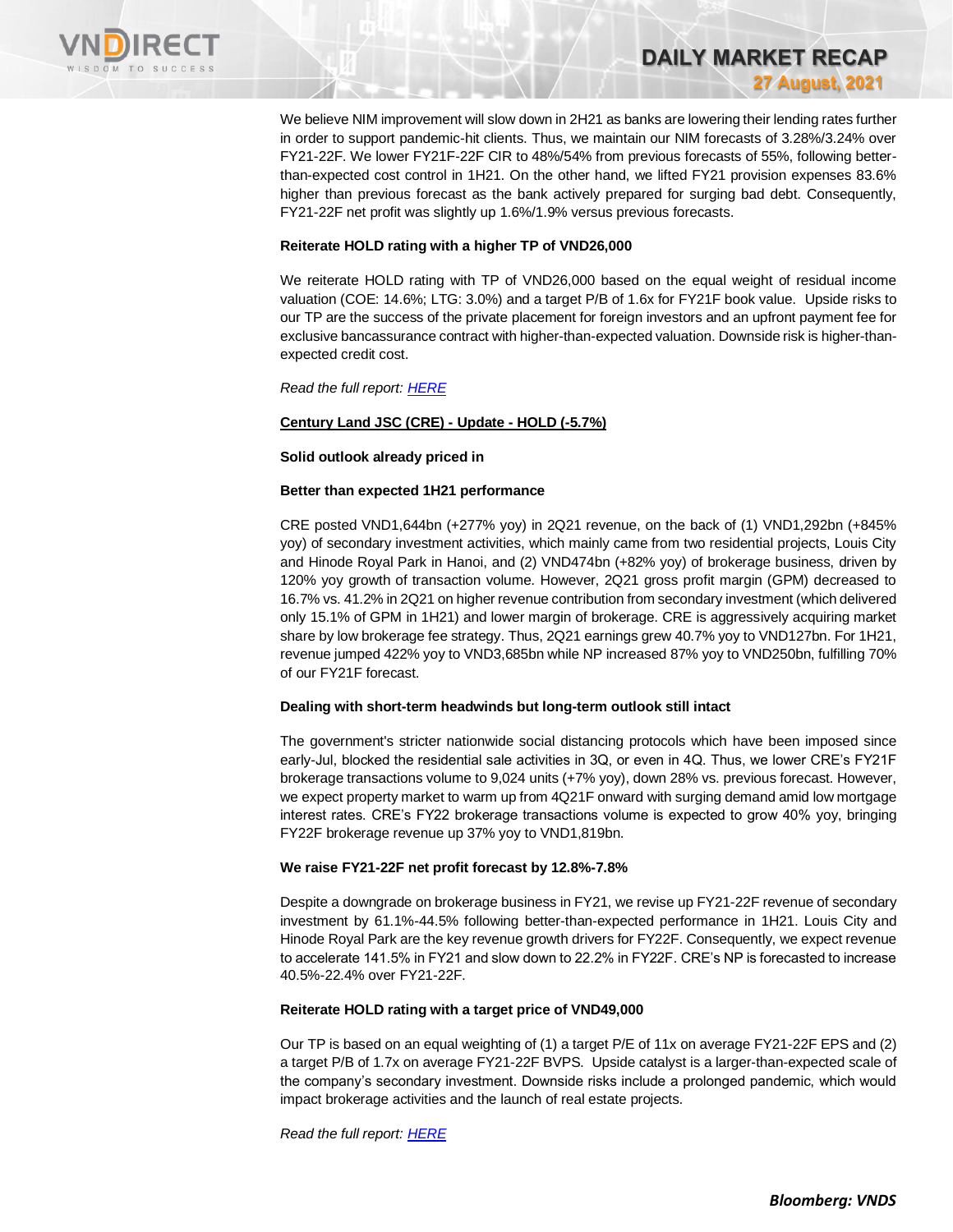

# **Notable Corporate Events**

**Pha Lai Thermal Power (PPC VN, HOSE) - Dividend result:** PPC announced that September 22th is the record date for cash dividend of 1,250VND/share (ratio of 12.5%) for its shareholders. The payment date will be on October 22th. *(Ndh.vn)*

*<to be continued>*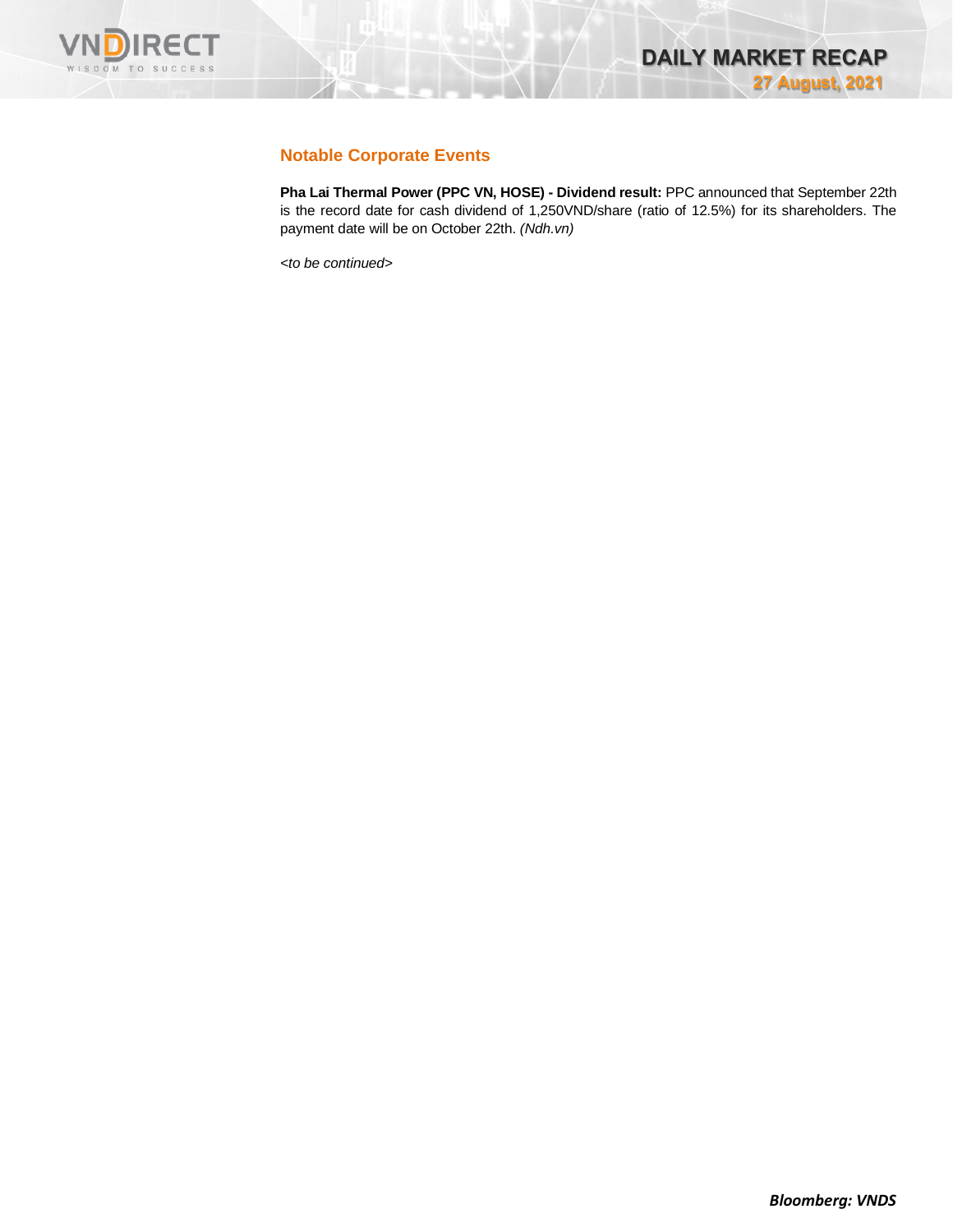# **COVERAGE SUMMARY**

|                 |                    | <b>Adjusted target</b> |                       |               |                       |                      |
|-----------------|--------------------|------------------------|-----------------------|---------------|-----------------------|----------------------|
| <b>Ticker</b>   | <b>Close price</b> | price                  | <b>Dividend yield</b> | <b>Upside</b> | <b>Recommendation</b> | <b>Latest report</b> |
|                 |                    |                        |                       |               |                       |                      |
| <b>ACB</b>      | 31,750             | 41,800                 | 0.0%                  | 31.7%         | ADD                   | Link                 |
| <b>ACV</b>      | 77,200             | 86,400                 | 0.0%                  | 11.9%         | <b>ADD</b>            | Link                 |
| CRE             | 53,000             | 49,000                 | 1.9%                  | $-5.7%$       | <b>HOLD</b>           | Link                 |
| <b>CTG</b>      | 31,150             | 42,000                 | 0.0%                  | 34.8%         | <b>ADD</b>            | Link                 |
| <b>DBC</b>      | 59,800             | 64,000                 | 2.5%                  | 9.5%          | ADD                   | Link                 |
| <b>DPM</b>      | 36,800             | 24,100                 | 3.8%                  | $-30.7%$      | <b>ADD</b>            | Link                 |
| <b>DRC</b>      | 34,000             | 25,500                 | 2.9%                  | $-22.1%$      | ADD                   | Link                 |
| <b>FPT</b>      | 92,000             | 101,700                | 2.2%                  | 12.7%         | <b>ADD</b>            | Link                 |
| GAS             | 87,000             | 109,800                | 4.1%                  | 30.3%         | <b>ADD</b>            | Link                 |
| <b>GMD</b>      | 51,100             | 52,700                 | 3.3%                  | 6.4%          | <b>HOLD</b>           | Link                 |
| <b>HDG</b>      | 55,000             | 50,300                 | 2.1%                  | $-6.4%$       | ADD                   | Link                 |
| <b>HPG</b>      | 47,600             | 62,600                 | 1.0%                  | 32.5%         | <b>ADD</b>            | Link                 |
| <b>KBC</b>      | 39,400             | 57,500                 | 1.3%                  | 47.2%         | ADD                   | <b>Link</b>          |
| <b>KDC</b>      | 59,900             | 65,000                 | 2.7%                  | 11.2%         | <b>ADD</b>            | Link                 |
| <b>KDH</b>      | 39,150             | 45,500                 | 1.3%                  | 17.5%         | <b>ADD</b>            | <b>Link</b>          |
| <b>LPB</b>      | 21,800             | 26,000                 | 0.0%                  | 19.3%         | <b>HOLD</b>           | Link                 |
| <b>MBB</b>      | 28,000             | 31,400                 | 0.0%                  | 12.1%         | <b>HOLD</b>           | <b>Link</b>          |
| <b>MML</b>      | 76,900             | 81,400                 | 0.0%                  | 5.9%          | <b>HOLD</b>           | Link                 |
| <b>MSH</b>      | 80,000             | 61,000                 | 4.3%                  | $-19.4%$      | <b>ADD</b>            | Link                 |
| <b>MWG</b>      | 164,500            | 175,700                | 0.3%                  | 7.1%          | <b>HOLD</b>           | <b>Link</b>          |
| <b>NLG</b>      | 42,400             | 46,700                 | 1.1%                  | 11.2%         | ADD                   | <b>Link</b>          |
| NT <sub>2</sub> | 20,450             | 28,400                 | 9.8%                  | 48.6%         | <b>ADD</b>            | Link                 |
| <b>NVL</b>      | 103,800            | 107,700                | 0.0%                  | 3.8%          | <b>HOLD</b>           | Link                 |
| <b>PHP</b>      | 31,200             | 29,200                 | 1.8%                  | $-4.6%$       | ADD                   | Link                 |
| <b>PLC</b>      | 37,800             | 30,900                 | 5.3%                  | $-13.0%$      | ADD                   | Link                 |
| <b>PNJ</b>      | 85,800             | 119,200                | 2.1%                  | 41.0%         | ADD                   | <b>Link</b>          |
| <b>POW</b>      | 11,900             | 15,000                 | 0.0%                  | 26.1%         | ADD                   | <b>Link</b>          |
| <b>PPC</b>      | 24,150             | 27,400                 | 9.0%                  | 22.5%         | ADD                   | Link                 |
| <b>PVD</b>      | 18,250             | 26,100                 | 0.0%                  | 43.0%         | ADD                   | <b>Link</b>          |
| <b>PVS</b>      | 24,700             | 30,200                 | 4.3%                  | 26.5%         | <b>ADD</b>            | Link                 |
| <b>PVT</b>      | 21,950             | 24,100                 | 2.3%                  | 12.1%         | ADD                   | Link                 |
| <b>SCS</b>      | 139,500            | 170,700                | 6.3%                  | 28.7%         | ADD                   | $Link$               |
| <b>STK</b>      | 46,600             | 50,600                 | 2.7%                  | 11.3%         | ADD                   | Link                 |
| <b>TCB</b>      | 48,050             | 57,200                 | 0.0%                  | 19.0%         | <b>ADD</b>            | Link                 |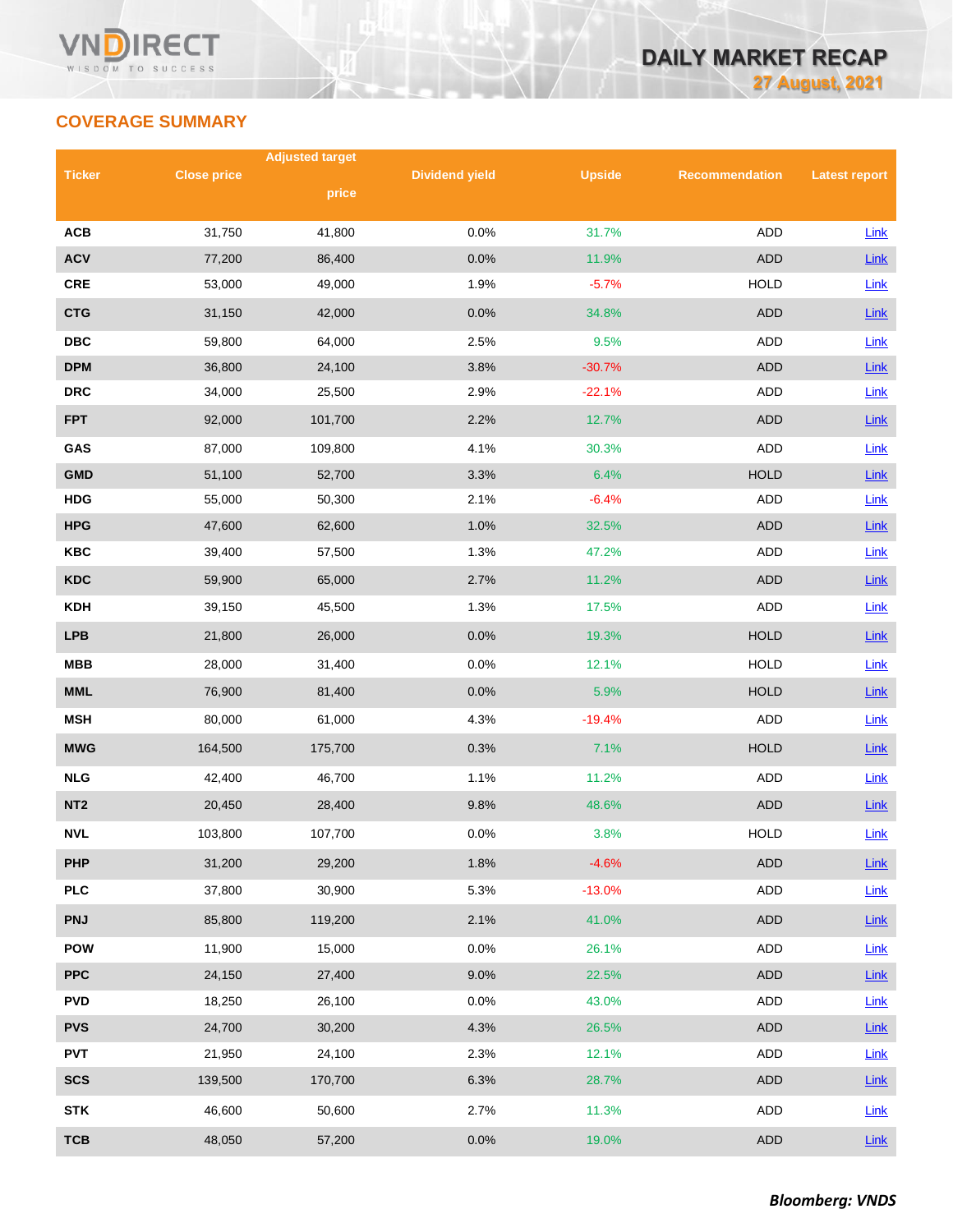

# **DAILY MARKET RECAP**

**27 August, 2021**

|               |                    | <b>Adjusted target</b> |                       |               |                       |                      |
|---------------|--------------------|------------------------|-----------------------|---------------|-----------------------|----------------------|
| <b>Ticker</b> | <b>Close price</b> | price                  | <b>Dividend yield</b> | <b>Upside</b> | <b>Recommendation</b> | <b>Latest report</b> |
| <b>TCM</b>    | 72,000             | N/A                    | 1.4%                  | N/A           | N/A                   | Link                 |
| <b>VCB</b>    | 97,800             | 119,500                | 0.8%                  | 23.0%         | <b>ADD</b>            | <b>Link</b>          |
| <b>VHC</b>    | 46,800             | 50,000                 | 4.3%                  | 11.2%         | ADD                   | Link                 |
| <b>VHM</b>    | 106,900            | 134,300                | 0.0%                  | 25.6%         | <b>ADD</b>            | <b>Link</b>          |
| <b>VIB</b>    | 36,000             | 48,100                 | 0.0%                  | 33.6%         | <b>ADD</b>            | Link                 |
| <b>VJC</b>    | 126,800            | 138,900                | 0.0%                  | 9.5%          | <b>ADD</b>            | Link                 |
| <b>VNM</b>    | 87,000             | 110,000                | 4.4%                  | 30.8%         | ADD                   | <b>Link</b>          |
| <b>VPB</b>    | 61,200             | 75,000                 | 0.0%                  | 22.5%         | <b>ADD</b>            | <b>Link</b>          |
| <b>VRE</b>    | 26,800             | 38,000                 | 5.4%                  | 47.2%         | ADD                   | Link                 |
| <b>VTP</b>    | 82,000             | 85,200                 | 1.7%                  | 5.6%          | <b>ADD</b>            | <b>Link</b>          |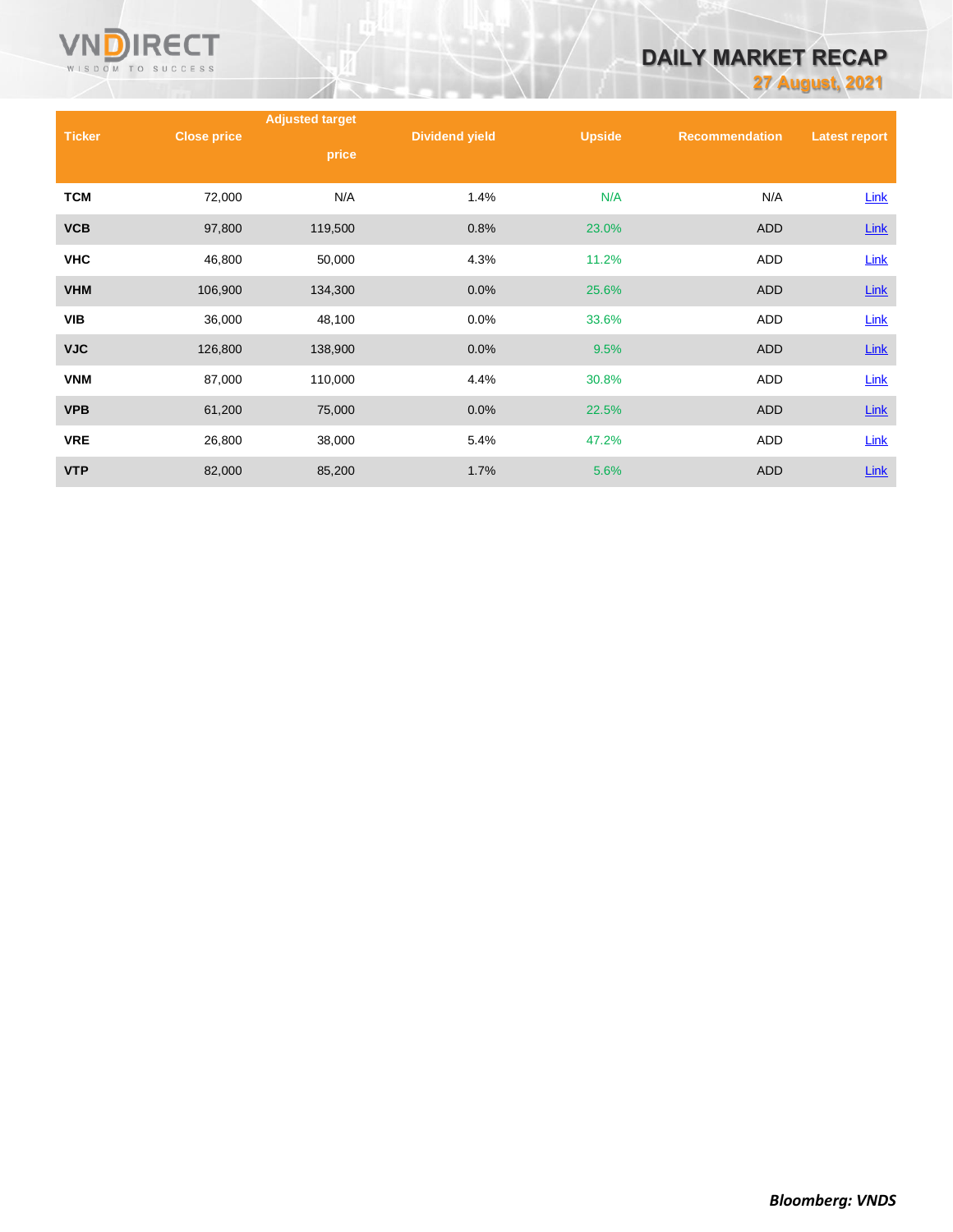# **MARKET MOVEMENTS**

| <b>HOSE</b>        |              |       |      |         |            |  |  |  |  |  |
|--------------------|--------------|-------|------|---------|------------|--|--|--|--|--|
| <b>Top gainers</b> |              |       |      |         | <b>VND</b> |  |  |  |  |  |
| <b>Ticker</b>      | Last         | Cha   | %chq | Vol.    | Index      |  |  |  |  |  |
|                    | <b>Price</b> |       |      |         | impact     |  |  |  |  |  |
| TEG                | 12,350       | 826   | 7.17 | 208,700 | 0.007      |  |  |  |  |  |
| <b>VPS</b>         | 16,050       | 1,050 | 7.00 | 62,000  | 0.007      |  |  |  |  |  |
| <b>KSB</b>         | 30,600       | 2,000 | 6.99 | 3.92MLN | 0.040      |  |  |  |  |  |
| <b>VMD</b>         | 67,400       | 4,400 | 6.98 | 28,800  | 0.018      |  |  |  |  |  |
| <b>DMC</b>         | 56,700       | 3,700 | 6.98 | 679,000 | 0.035      |  |  |  |  |  |

| <b>Top losers</b>     |              |          |         |         | <b>VND</b>   |
|-----------------------|--------------|----------|---------|---------|--------------|
| <b>Ticker</b><br>Last |              | Chg      | $%$ chg | Vol.    | <b>Index</b> |
|                       | <b>Price</b> |          |         |         | impact       |
| <b>CEE</b>            | 13,050       | -850     | $-6.70$ | 900     | $-0.010$     |
| <b>TPC</b>            | 9,410        | $-590$   | $-6.50$ | 5,400   | $-0.004$     |
| BTT                   | 50,000       | $-3,000$ | $-7.00$ | 100     | $-0.011$     |
| <b>VID</b>            | 9,000        | $-420$   | $-7.00$ | 4,000   | $-0.004$     |
| <b>LPB</b>            | 21,800       | -950     | $-6.20$ | 8.80MLN | $-0.275$     |

| <b>Top losers</b> |              |          |         |         | VND          | <b>Top losers</b> |              |           |          |        | VND          |
|-------------------|--------------|----------|---------|---------|--------------|-------------------|--------------|-----------|----------|--------|--------------|
| Ticker            | Last         | Chg      | $%$ chg | Vol.    | <b>Index</b> | Ticker            | Last         | Chg       | $%$ chg  | Vol.   | <b>Index</b> |
|                   | <b>Price</b> |          |         |         | impact       |                   | <b>Price</b> |           |          |        | impact       |
| CEE               | 13,050       | $-850$   | $-6.70$ | 900     | $-0.010$     | <b>SIC</b>        | 15,300       | $-1.700$  | $-10.00$ | 150    | $-0.016$     |
| <b>TPC</b>        | 9.410        | $-590$   | $-6.50$ | 5,400   | $-0.004$     | <b>PJC</b>        | 20,300       | $-2,200$  | $-9.78$  | 300    | $-0.011$     |
| <b>BTT</b>        | 50,000       | $-3,000$ | $-7.00$ | 100     | $-0.011$     | <b>SSM</b>        | 5,800        | $-600$    | $-9.38$  | 1,100  | $-0.002$     |
| <b>VID</b>        | 9,000        | $-420$   | $-7.00$ | 4,000   | $-0.004$     | DP <sub>3</sub>   | 105,500      | $-10,500$ | $-9.05$  | 5,600  | $-0.053$     |
| LPB               | 21,800       | $-950$   | $-6.20$ | 8.80MLN | $-0.275$     | <b>KKC</b>        | 24,100       | $-2,100$  | $-8.02$  | 12,000 | $-0.010$     |
|                   |              |          |         |         |              |                   |              |           |          |        |              |

|               | <b>VND</b><br><b>Top index movers</b> |       |         |         |              |  |  |  |  |  |  |
|---------------|---------------------------------------|-------|---------|---------|--------------|--|--|--|--|--|--|
| <b>Ticker</b> | Last                                  | Chg   | $%$ chg | Vol.    | <b>Index</b> |  |  |  |  |  |  |
|               | <b>Price</b>                          |       |         |         | impact       |  |  |  |  |  |  |
| <b>GVR</b>    | 37,400                                | 1,900 | 5.35    | 7.52MLN | 2.051        |  |  |  |  |  |  |
| <b>VIC</b>    | 94,800                                | 1,700 | 1.83    | 2.49MLN | 1.552        |  |  |  |  |  |  |
| <b>VCB</b>    | 97,800                                | 1,000 | 1.03    | 1.11MLN | 1.001        |  |  |  |  |  |  |
| <b>MSN</b>    | 135,900                               | 1,900 | 1.42    | 1.93MLN | 0.605        |  |  |  |  |  |  |
| GAS           | 87,000                                | 700   | 0.81    | 927,500 | 0.362        |  |  |  |  |  |  |

| <b>Top index movers</b> |       |         |         |              | <b>Top index movers</b> |              |       |         | <b>VND</b> |              |
|-------------------------|-------|---------|---------|--------------|-------------------------|--------------|-------|---------|------------|--------------|
| Last                    | Chg   | $%$ chg | Vol.    | <b>Index</b> | Ticker                  | Last         | Chg   | $%$ chg | Vol.       | <b>Index</b> |
| <b>Price</b>            |       |         |         | impact       |                         | <b>Price</b> |       |         |            | impact       |
| 37,400                  | 1.900 | 5.35    | 7.52MLN | 2.051        | <b>IDC</b>              | 38.100       | 1.500 | 4.10    | 4.44MLN    | 0.471        |
| 94,800                  | 1,700 | 1.83    | 2.49MLN | 1.552        | <b>SHS</b>              | 39,600       | 400   | 1.02    | 4.70MLN    | 0.160        |
| 97,800                  | 1.000 | 1.03    | 1.11MLN | 1.001        | <b>PVS</b>              | 24,700       | 500   | 2.07    | 7.83MLN    | 0.156        |
| 135,900                 | 1,900 | 1.42    | 1.93MLN | 0.605        | <b>PVI</b>              | 44,300       | 2,800 | 6.75    | 209,470    | 0.129        |
| 87,000                  | 700   | 0.81    | 927,500 | 0.362        | IDJ                     | 22,600       | 1,400 | 6.60    | 1.71MLN    | 0.101        |
|                         |       |         |         |              | <b>VND</b>              |              |       |         |            |              |

|               | <b>VND</b><br><b>Top index laggers</b> |        |         |          |              |  |  |  |  |  |  |
|---------------|----------------------------------------|--------|---------|----------|--------------|--|--|--|--|--|--|
| <b>Ticker</b> | Last                                   | Chg    | $%$ chg | Vol.     | <b>Index</b> |  |  |  |  |  |  |
|               | <b>Price</b>                           |        |         |          | impact       |  |  |  |  |  |  |
| LPB           | 21,800                                 | -950   | $-4.18$ | 8.80MLN  | $-0.275$     |  |  |  |  |  |  |
| <b>TCB</b>    | 48,050                                 | $-250$ | $-0.52$ | 19.69MLN | $-0.236$     |  |  |  |  |  |  |
| <b>BCM</b>    | 43,800                                 | $-600$ | $-1.35$ | 20.700   | $-0.168$     |  |  |  |  |  |  |
| <b>HDB</b>    | 26,500                                 | $-350$ | $-1.30$ | 2.57MLN  | $-0.152$     |  |  |  |  |  |  |
| <b>ACB</b>    | 31,750                                 | $-200$ | $-0.63$ | 8.07MLN  | $-0.146$     |  |  |  |  |  |  |

| Top index laggers |              |        |         |          | <b>VND</b>   | <b>VND</b><br>Top index laggers |              |           |         |          |              |
|-------------------|--------------|--------|---------|----------|--------------|---------------------------------|--------------|-----------|---------|----------|--------------|
| Ticker            | Last         | Chg    | $%$ chg | Vol.     | <b>Index</b> | Ticker                          | Last         | Chg       | $%$ chg | Vol.     | <b>Index</b> |
|                   | <b>Price</b> |        |         |          | impact       |                                 | <b>Price</b> |           |         |          | impact       |
| LPB               | 21.800       | $-950$ | $-4.18$ | 8.80MLN  | $-0.275$     | <b>SHB</b>                      | 27,900       | $-300$    | $-1.06$ | 12.15MLN | $-0.642$     |
| <b>TCB</b>        | 48,050       | $-250$ | $-0.52$ | 19.69MLN | $-0.236$     | <b>VND</b>                      | 50,600       | $-200$    | $-0.39$ | 9.47MLN  | $-0.102$     |
| <b>BCM</b>        | 43,800       | $-600$ | $-1.35$ | 20,700   | $-0.168$     | <b>BAB</b>                      | 21,900       | $-100$    | $-0.45$ | 45.500   | $-0.089$     |
| <b>HDB</b>        | 26,500       | $-350$ | $-1.30$ | 2.57MLN  | $-0.152$     | <b>DNP</b>                      | 19,600       | $-700$    | $-3.45$ | 400      | $-0.055$     |
| ACB               | 31,750       | $-200$ | $-0.63$ | 8.07MLN  | $-0.146$     | DP <sub>3</sub>                 | 105,500      | $-10.500$ | $-9.05$ | 5.600    | $-0.053$     |

| Top liquidity |                      |        |         |                 | <b>VND</b>             | <b>Top liquidity</b> |                      |        |         |                 |
|---------------|----------------------|--------|---------|-----------------|------------------------|----------------------|----------------------|--------|---------|-----------------|
| Ticker        | Last<br><b>Price</b> | Chg    | $%$ chg | Val.<br>(VNDbn) | <b>Index</b><br>impact | Ticker               | Last<br><b>Price</b> | Chg    | $%$ chg | Val.<br>(VNDbn) |
| HPG           | 47,600               | $-100$ | $-0.21$ | 1,158           | $-0.121$               | <b>VND</b>           | 50,600               | $-200$ | $-0.39$ | 473             |
| <b>VHM</b>    | 106,900              | 300    | 0.28    | 1,053           | 0.271                  | <b>SHB</b>           | 27,900               | $-300$ | $-1.06$ | 335             |
| <b>KBC</b>    | 39,400               | 2,200  | 5.91    | 942             | 0.282                  | <b>PVS</b>           | 24,700               | 500    | 2.07    | 190             |
| TCB           | 48,050               | $-250$ | $-0.52$ | 936             | $-0.236$               | <b>SHS</b>           | 39,600               | 400    | 1.02    | 182             |
| SSI           | 61,200               | 100    | 0.16    | 643             | 0.018                  | <b>IDC</b>           | 38,100               | ,500   | 4.10    | 159             |

**Source: Bloomberg** 

| <b>Top gainers</b> |              |       |      |         | VND          | <b>Top gainers</b> |              |       |         |         | <b>VND</b>   |
|--------------------|--------------|-------|------|---------|--------------|--------------------|--------------|-------|---------|---------|--------------|
| Ticker             | Last         | Chg   | %chg | Vol.    | <b>Index</b> | Ticker             | Last         | Chg   | $%$ chg | Vol.    | <b>Index</b> |
|                    | <b>Price</b> |       |      |         | impact       |                    | <b>Price</b> |       |         |         | impact       |
| TEG                | 12,350       | 826   | 7.17 | 208.700 | 0.007        | <b>BCC</b>         | 17,600       | 1.600 | 10.00   | 4.71MLN | 0.077        |
| <b>VPS</b>         | 16,050       | 1.050 | 7.00 | 62,000  | 0.007        | <b>BTW</b>         | 33,000       | 3,000 | 10.00   | 500     | 0.006        |
| KSB                | 30,600       | 2,000 | 6.99 | 3.92MLN | 0.040        | <b>GLT</b>         | 34,100       | 3.100 | 10.00   | 1.400   | 0.013        |
| <b>VMD</b>         | 67,400       | 4,400 | 6.98 | 28,800  | 0.018        | <b>BST</b>         | 17,700       | 1,600 | 9.94    | 1,400   | 0.001        |
| <b>DMC</b>         | 56,700       | 3,700 | 6.98 | 679,000 | 0.035        | <b>PLC</b>         | 37,800       | 3,400 | 9.88    | 2.47MLN | 0.090        |
|                    |              |       |      |         |              |                    |              |       |         |         |              |

**HNX**

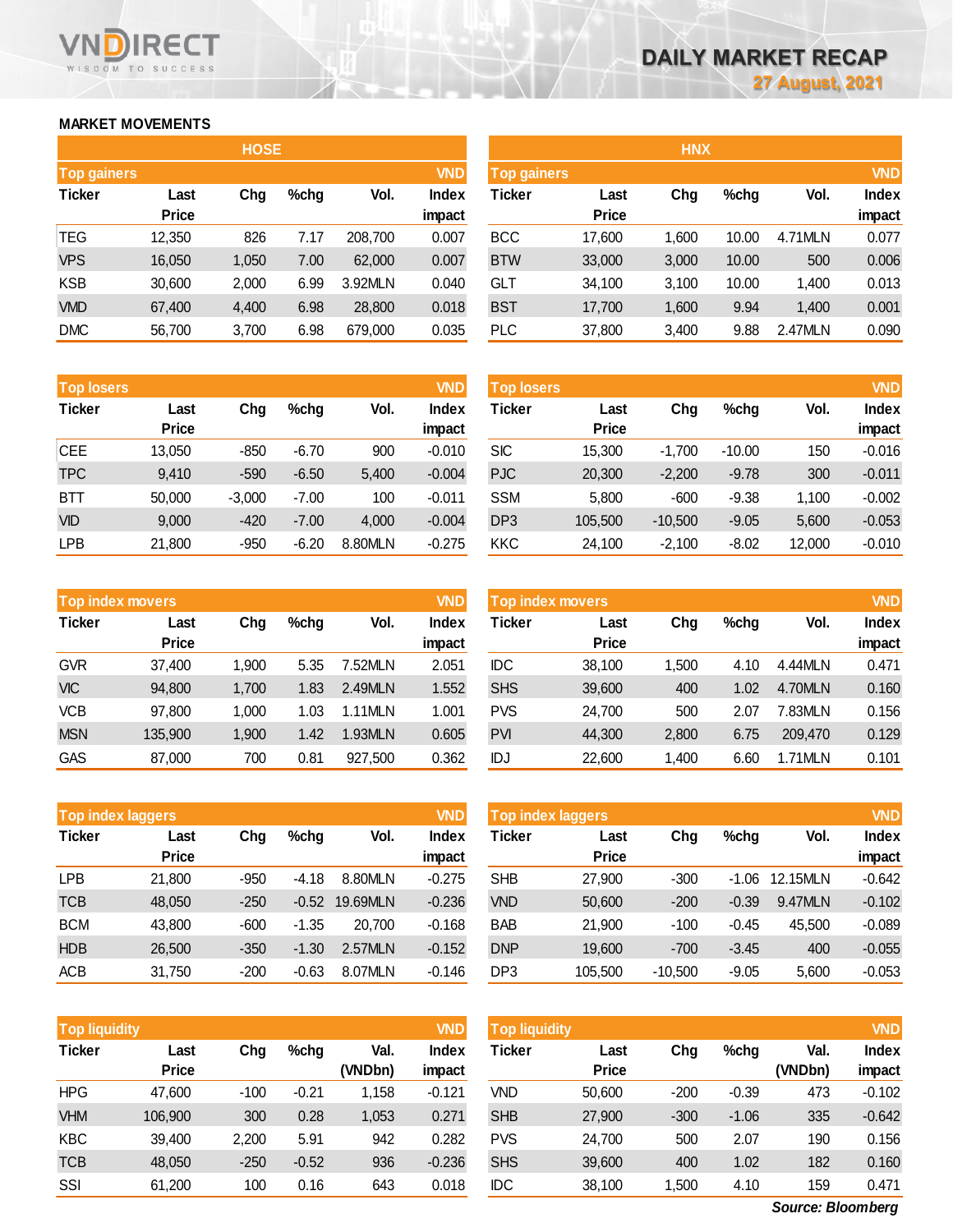

# **FOREIGN ACTIVITIES**

| Volume (Mn'shs)       | <b>HOSE</b> | <b>HNX</b> | Value (VND'bn)        | <b>HOSE</b> | <b>HNX</b> |
|-----------------------|-------------|------------|-----------------------|-------------|------------|
| <b>BUY</b>            | 25.9        | 1.2        | <b>BUY</b>            | 054.3. ا    | 38.3       |
| % of market           | $4.0\%$     | $0.8\%$    | % of market           | 5.0%        | 1.2%       |
| <b>SELL</b>           | 26.9        | 1.8        | <b>SELL</b>           | 1.443.1     | 53.4       |
| % of market           | 4.2%        | 1.3%       | % of market           | 6.8%        | 1.7%       |
| <b>NET BUY (SELL)</b> | (1.0)       | (0.6)      | <b>NET BUY (SELL)</b> | (388.9)     | (15.2)     |

*Source: HSX, HNX*





**HOSE HNX** 

| <b>NET BUY (SELL)</b>   | (944.5)     | (59.2)     | <b>NET BUY (SELL)</b> | (36, 442.3) | (705.3)<br>Source: HSX, HNX |
|-------------------------|-------------|------------|-----------------------|-------------|-----------------------------|
| % of market             | 5.5%        | 1.1%       | % of market           | 8.9%        | 4.1%                        |
| <b>SELL</b>             | 6,149.9     | 277.5      | <b>SELL</b>           | 281,940.5   | 6,901.3                     |
| % of market             | 4.7%        | $0.9\%$    | % of market           | 7.7%        | 3.6%                        |
| <b>BUY</b>              | 5,205.3     | 218.3      | <b>BUY</b>            | 245,498.2   | 6,196.0                     |
| Volume (MIn'shs)        | <b>HOSE</b> | <b>HNX</b> | Value (VND'bn)        | <b>HOSE</b> | <b>HNX</b>                  |
| <b>YTD ACCUMULATION</b> |             |            |                       |             |                             |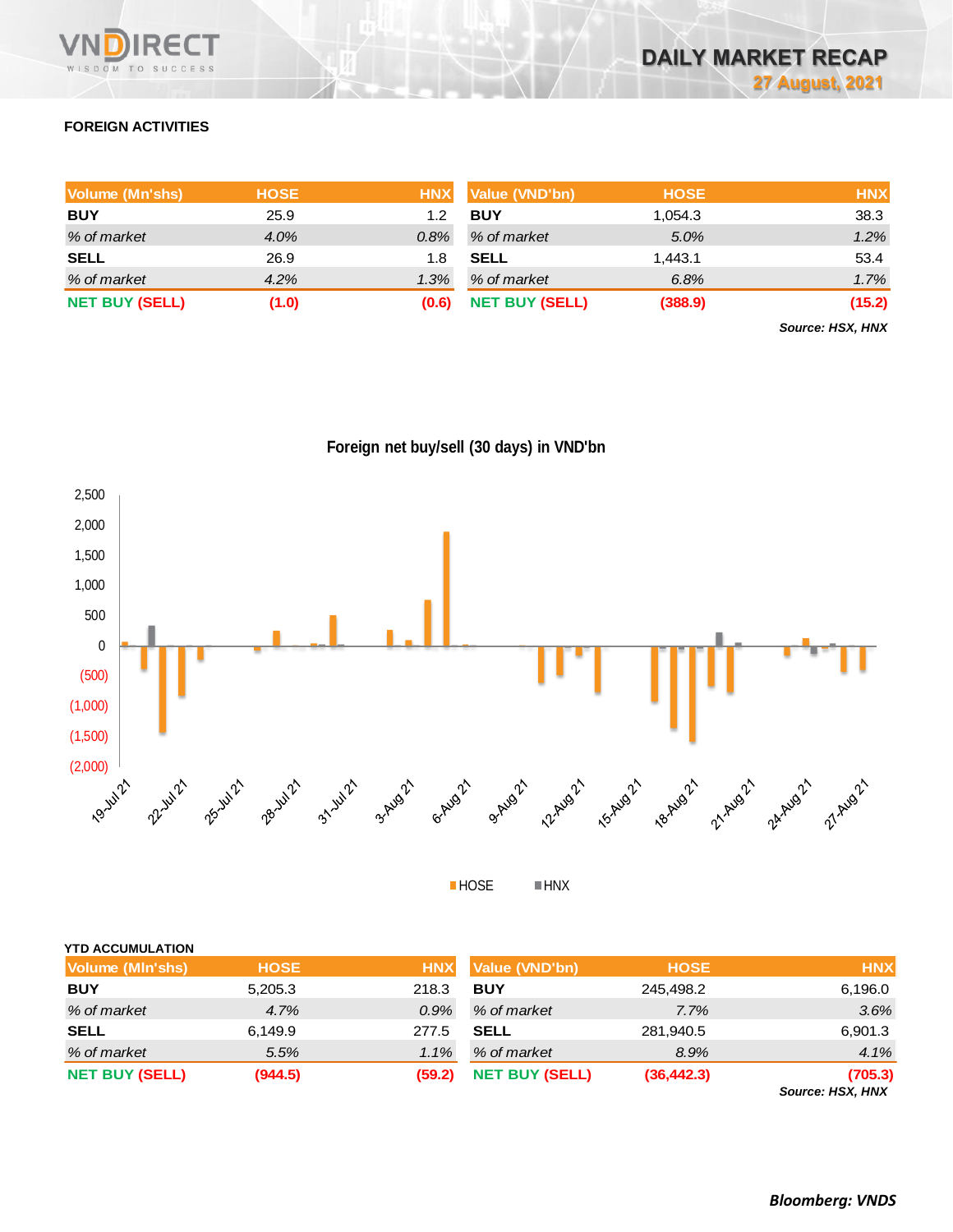# **TOP 60 MARKET CAP STOCKS SNAPSHOT N HOSE**

т

WISDOM TO SUCCESS

| No. Ticker | <b>Price</b> |        | Price change (%) |         |         |                |               |      | Mkt. Cap Outs. Vol. Float ratio Avail. Fll Ave. daily vol. | P/E                       | P/B                       | <b>ROE</b> | <b>ROA</b> |
|------------|--------------|--------|------------------|---------|---------|----------------|---------------|------|------------------------------------------------------------|---------------------------|---------------------------|------------|------------|
|            | <b>VND</b>   | 1M     | 3M               | 6M      | US\$min | <b>MIn'shs</b> | $\frac{9}{6}$ |      | $%$ (30 days-shs)                                          | $\boldsymbol{\mathsf{x}}$ | $\boldsymbol{\mathsf{x}}$ | $\%$       | $\%$       |
| 1 VCB VM   | 97,800       | 2.9    | $-0.9$           | $-0.4$  | 15,918  | 3,709          | 25.2          | 6.5  | 1,566,407                                                  | 17.7                      | 3.5                       | 21.1       | 1.6        |
| 2 VIC VM   | 94,800       | 2.3    | $-11.3$          | $-2.2$  | 15,831  | 3,805          | 24.2          | 35.1 | 2,817,236                                                  | 56.1                      | 4.1                       | 7.4        | 1.5        |
| 3 VHM VM   | 106,900      | $-0.8$ | 2.4              | 5.2     | 15,713  | 3,350          | 18.7          | 26.5 | 9,333,513                                                  | 10.8                      | 3.7                       | 39.9       | 15.0       |
| 4 HPG VM   | 47,600       | 3.0    | $-3.8$           | 40.9    | 9,344   | 4,473          | 53.8          | 22.6 | 26,414,740                                                 | 8.5                       | 2.9                       | 39.8       | 18.4       |
| 5 VNM VM   | 87,000       | $-0.6$ | $-3.9$           | $-17.0$ | 7,979   | 2,090          | 34.1          | 45.2 | 3,196,473                                                  | 19.0                      | 5.7                       | 30.9       | 20.8       |
| 6 TCB VM   | 48,050       | $-3.4$ | $-6.5$           | 22.4    | 7,391   | 3,505          | 77.1          | 0.0  | 17,497,470                                                 | 10.4                      | 2.0                       | 21.5       | 3.6        |
| 7 GAS VM   | 87,000       | $-2.2$ | 8.6              | $-2.6$  | 7,307   | 1,914          | 4.2           | 46.5 | 971,950                                                    | 21.3                      | 3.6                       | 16.2       | 11.1       |
| 8 MSN VM   | 135,900      | 8.3    | 23.5             | 50.5    | 7,041   | 1,181          | 38.6          | 66.8 | 1,355,417                                                  | 76.0                      | 7.5                       | 9.4        | 1.9        |
| 9 BID VM   | 38,700       | $-3.7$ | $-14.8$          | $-11.2$ | 6,831   | 4,022          | 19.0          | 13.3 | 2,109,017                                                  | 15.7                      | 1.9                       | 12.6       | 0.6        |
| 10 NVL VM  | 103,800      | $-2.5$ | 3.6              | 76.9    | 6,713   | 1,474          | 30.4          | 29.0 | 2,810,923                                                  | 28.9                      | 4.5                       | 16.1       | 3.4        |
| 11 VPB VM  | 61,200       | 7.4    | $-9.1$           | 53.0    | 6,633   | 2,470          | 70.0          | 0.0  | 10,438,670                                                 | 12.1                      | 2.5                       | 23.0       | 2.9        |
| 12 CTG VM  | 31,150       | $-4.2$ | $-19.9$          | 7.9     | 6,569   | 4,806          | 35.5          | 5.6  | 15,860,180                                                 | 9.1                       | 1.6                       | 19.0       | 1.2        |
| 13 GVR VM  | 37,400       | 14.0   | 34.3             | 29.6    | 6,565   | 4,000          | 100.0         | 12.4 | 5,729,214                                                  | 31.7                      | 3.1                       | 10.0       | 6.0        |
| 14 MBB VM  | 28,000       | 2.2    | 3.6              | 36.7    | 4,643   | 3,778          | 65.8          | 0.9  | 16,033,060                                                 | 10.1                      | 2.0                       | 21.5       | 2.2        |
| 15 SAB VM  | 148,500      | $-3.9$ | $-8.9$           | $-21.0$ | 4,179   | 641            | 10.4          | 37.5 | 206,393                                                    | 20.4                      | 4.6                       | 24.3       | 17.5       |
| 16 ACB VM  | 31,750       | $-4.2$ | 3.9              | 20.1    | 3,765   | 2,702          | 79.9          | 0.0  | 10,751,520                                                 | 8.8                       | 2.1                       | 27.2       | 2.2        |
| 17 FPT VM  | 92,000       | $-1.3$ | 12.8             | 38.8    | 3,664   | 907            | 83.6          | 0.0  | 3,584,433                                                  | 21.7                      | 5.0                       | 24.1       | 9.2        |
| 18 MWG VM  | 164,500      | 4.1    | 15.5             | 21.9    | 3,431   | 475            | 75.3          | 0.0  | 1,101,607                                                  | 17.1                      | 4.3                       | 27.3       | 9.6        |
| 19 VJC VM  | 126,800      | 10.4   | 12.2             | $-6.1$  | 3,014   | 542            | 51.0          | 12.0 | 723,247                                                    | 437.0                     | 4.0                       | 1.0        | 0.3        |
| 20 PLX VM  | 49,500       | $-1.6$ | $-8.2$           | $-14.9$ | 2,702   | 1,244          | N/A           | 2.3  | 1,479,953                                                  | 16.0                      | 2.6                       | 17.4       | 6.0        |
| 21 VRE VM  | 26,800       | $-3.1$ | $-12.8$          | $-19.3$ | 2,672   | 2,272          | 31.2          | 19.3 | 4,817,484                                                  | 22.4                      | 2.0                       | 9.3        | 7.1        |
| 22 VIB VM  | 36,000       | $-9.3$ | $-21.0$          | 27.0    | 2,454   | 1,553          | 68.1          | 0.0  | 1,630,497                                                  | 9.6                       | 2.7                       | 32.1       | 2.5        |
| 23 HDB VM  | 26,500       | 1.9    | 3.5              | 31.7    | 2,317   | 1,992          | 69.7          | 3.1  | 3,533,268                                                  | 10.0                      | 2.0                       | 22.4       | 1.8        |
| 24 STB VM  | 27,300       | $-6.2$ | $-8.4$           | 48.8    | 2,259   | 1,885          | 96.6          | 14.0 | 25,829,810                                                 | 14.2                      | 1.6                       | 12.0       | 0.7        |
| 25 SSB VM  | 35,350       | $-5.0$ | 4.1              | N/A     | 2,083   | 1,342          | 95.4          | 5.0  | 2,083,816                                                  | 21.6                      | 3.1                       | 15.8       | 1.2        |
| 26 HVN VM  | 21,150       | 10.7   | 2.5              | $-10.7$ | 2,059   | 2,218          | 38.6          | 21.0 | 733,520                                                    | N/A                       | 26.3                      | $-155.4$   | $-20.1$    |
| 27 BCM VM  | 43,800       | 6.3    | $-18.1$          | $-23.8$ | 1,989   | 1,035          | 100.0         | 47.0 | 100,187                                                    | 19.7                      | 2.9                       | 15.4       | 5.0        |
| 28 PDR VM  | 85,000       | $-5.3$ | 9.7              | 65.8    | 1,816   | 487            | 37.4          | 45.4 | 3,312,063                                                  | 29.3                      | 7.4                       | 29.7       | 8.7        |
| 29 SSI VM  | 61,200       | 17.7   | 54.5             | 84.3    | 1,759   | 655            | 85.8          | 53.1 | 14,910,740                                                 | 21.7                      | 3.5                       | 16.5       | 5.1        |
| 30 BVH VM  | 53,400       | 5.7    | $-4.8$           | $-9.6$  | 1,740   | 742            | 34.9          | 22.0 | 880,917                                                    | 22.0                      | 1.9                       | 8.9        | 1.3        |
| 31 TPB VM  | 34,000       | $-0.3$ | $-3.1$           | 23.4    | 1,599   | 1,072          | 56.0          | 0.0  | 5,427,427                                                  | 8.1                       | 1.8                       | 24.7       | 2.0        |
| 32 MSB VM  | 28,000       | $-1.4$ | 8.9              | 49.3    | 1,444   | 1,175          | 92.5          | 0.0  | 9,360,087                                                  | 8.4                       | 1.6                       | 20.7       | 2.1        |
| 33 OCB VM  | 22,500       | $-1.7$ | 3.4              | 34.6    | 1,353   | 1,370          | 77.4          | 0.0  | 3,708,655                                                  | N/A                       | 1.6                       | N/A        | N/A        |
| 34 EIB VM  | 24,600       | $-1.2$ | $-19.7$          | 35.9    | 1,327   | 1,229          | 94.0          | 0.3  | 465,223                                                    | 28.2                      | 1.7                       | 6.4        | 0.7        |
| 35 POW VM  | 11,900       | 10.2   | 2.1              | $-5.6$  | 1,223   | 2,342          | 87.9          | 46.0 | 8,629,593                                                  | 10.9                      | 0.9                       | 8.8        | 4.5        |
| 36 LPB VM  | 21,800       | $-7.0$ | $-6.8$           | 66.1    | 1,151   | 1,204          | 84.5          | 1.8  | 9,348,545                                                  | 9.8                       | 1.7                       | 18.6       | 1.1        |
| 37 KDH VM  | 39,150       | $-0.3$ | 10.4             | 35.0    | 1,071   | 623            | 84.0          | 18.6 | 4,619,210                                                  | 19.9                      | 2.8                       | 15.0       | 8.5        |
| 38 VCG VM  | 42,400       | $-5.3$ | $-3.7$           | $-3.7$  | 896     | 481            | 42.2          | 47.8 | 504,923                                                    | 13.7                      | 3.0                       | 22.2       | 6.0        |
| 39 REE VM  | 65,000       | 23.1   | 9.8              | 14.6    | 882     | 309            | 54.9          | 0.0  | 933,580                                                    | 11.2                      | 1.6                       | 15.8       | 7.2        |
| 40 VCI VM  | 59,800       | 25.9   | 63.2             | 122.3   | 874     | 333            | 75.5          | 80.0 | 5,691,924                                                  | 13.6                      | 3.8                       | 25.4       | 12.6       |
| 41 PNJ VM  | 85,800       | $-4.8$ | $-15.6$          | 1.1     | 856     | 227            | 80.9          | 0.1  | 548,763                                                    | 14.8                      | 3.4                       | 25.3       | 15.7       |
| 42 DGC VM  | 111,800      | 20.2   | 56.4             | 97.8    | 839     | 171            | 61.3          | 41.1 | 1,412,407                                                  | 19.1                      | 4.3                       | 24.7       | 18.0       |
| 43 HSG VM  | 38,250       | 7.1    | 4.4              | 58.8    | 821     | 489            | 68.4          | 38.2 | 12, 155, 960                                               | 4.9                       | 1.9                       | 47.9       | 18.4       |
| 44 GEX VM  | 23,800       | 7.7    | 11.0             | 41.5    | 816     | 781            | 50.6          | 37.4 | 7,093,987                                                  | 12.6                      | 1.5                       | 15.0       | 3.0        |
| 45 KBC VM  | 39,400       | 20.9   | 19.0             | 1.0     | 812     | 470            | 65.4          | 30.6 | 10,212,810                                                 | 22.0                      | 1.8                       | 8.5        | 3.7        |
| 46 HCM VM  | 53,500       | 16.4   | 47.4             | 83.5    | 716     | 305            | 39.5          | 0.9  | 6,280,247                                                  | 18.5                      | 3.4                       | 19.4       | 7.9        |
| 47 GMD VM  | 51,100       | 14.1   | 38.5             | 52.5    | 676     | 301            | 80.5          | 7.5  | 4,198,454                                                  | 37.7                      | 2.5                       | 6.7        | 4.4        |
| 48 VGC VM  | 34,150       | 13.5   | 22.0             | $-8.4$  | 672     | 448            | 10.8          | 43.9 | 1,429,330                                                  | 16.3                      | 2.4                       | 14.4       | 4.8        |
| 49 DPM VM  | 36,800       | 60.0   | 98.9             | 118.4   | 632     | 391            | 30.7          | 37.7 | 5,401,527                                                  | 12.7                      | 1.7                       | 13.6       | 9.6        |
| 50 DIG VM  | 33,700       | 37.6   | 27.2             | 32.4    | 606     | 410            | 54.9          | 47.5 | 11,066,980                                                 | 18.4                      | 2.9                       | 16.9       | 7.2        |
| 51 KDC VM  | 59,900       | $-1.6$ | 5.5              | 24.3    | 601     | 229            | 51.2          | 79.4 | 2,130,887                                                  | 26.7                      | 2.3                       | 8.7        | 3.9        |
| 52 SBT VM  | 21,650       | 18.3   | 13.4             | $-0.2$  | 586     | 617            | 25.3          | 91.3 | 3,967,390                                                  | 20.2                      | 1.7                       | 8.5        | 3.5        |
| 53 DHG VM  | 101,500      | 8.0    | 6.8              | 1.0     | 582     | 131            | 5.2           | 45.5 | 17,667                                                     | 17.6                      | 3.9                       | 22.8       | 17.7       |
| 54 DCM VM  | 24,600       | 30.2   | 44.7             | 82.2    | 572     | 529            | 24.4          | 46.9 | 5,832,580                                                  | 21.0                      | 1.9                       | 9.4        | 8.0        |
| 55 BHN VM  | 54,100       | 12.2   | $-12.0$          | $-25.4$ | 550     | 232            | 0.9           | 31.6 | 9,520                                                      | 17.7                      | 2.7                       | 15.2       | 9.6        |
| 56 LGC VM  | 63,000       | 18.0   | 1.8              | $-25.0$ | 533     | 193            | 0.2           | 4.0  | 283                                                        | 38.9                      | 3.8                       | 10.2       | 2.6        |
| 57 NLG VM  | 42,400       | 2.2    | 11.3             | 17.1    | 531     | 285            | 53.6          | 5.3  | 3,678,260                                                  | 10.8                      | 1.9                       | 17.5       | 6.7        |
| 58 DXG VM  | 21,650       | 3.1    | $-19.8$          | $-7.9$  | 492     | 518            | 80.6          | 20.5 | 6,442,534                                                  | 13.6                      | 1.3                       | 11.0       | 3.4        |
| 59 HPX VM  | 41,000       | 32.0   | 12.6             | 7.6     | 476     | 264            | 50.0          | 35.2 | 337,770                                                    | 74.7                      | 3.3                       | 4.6        | 1.9        |
| 60 APH VM  | 50,200       | 13.3   | $-26.0$          | $-3.2$  | 430     | 195            | 65.3          | 65.6 | 1,920,950                                                  | 101.5                     | 3.6                       | 3.9        | 0.9        |
|            |              |        |                  |         |         |                |               |      |                                                            | <b>Source: Bloomberg</b>  |                           | 27 Aug     |            |